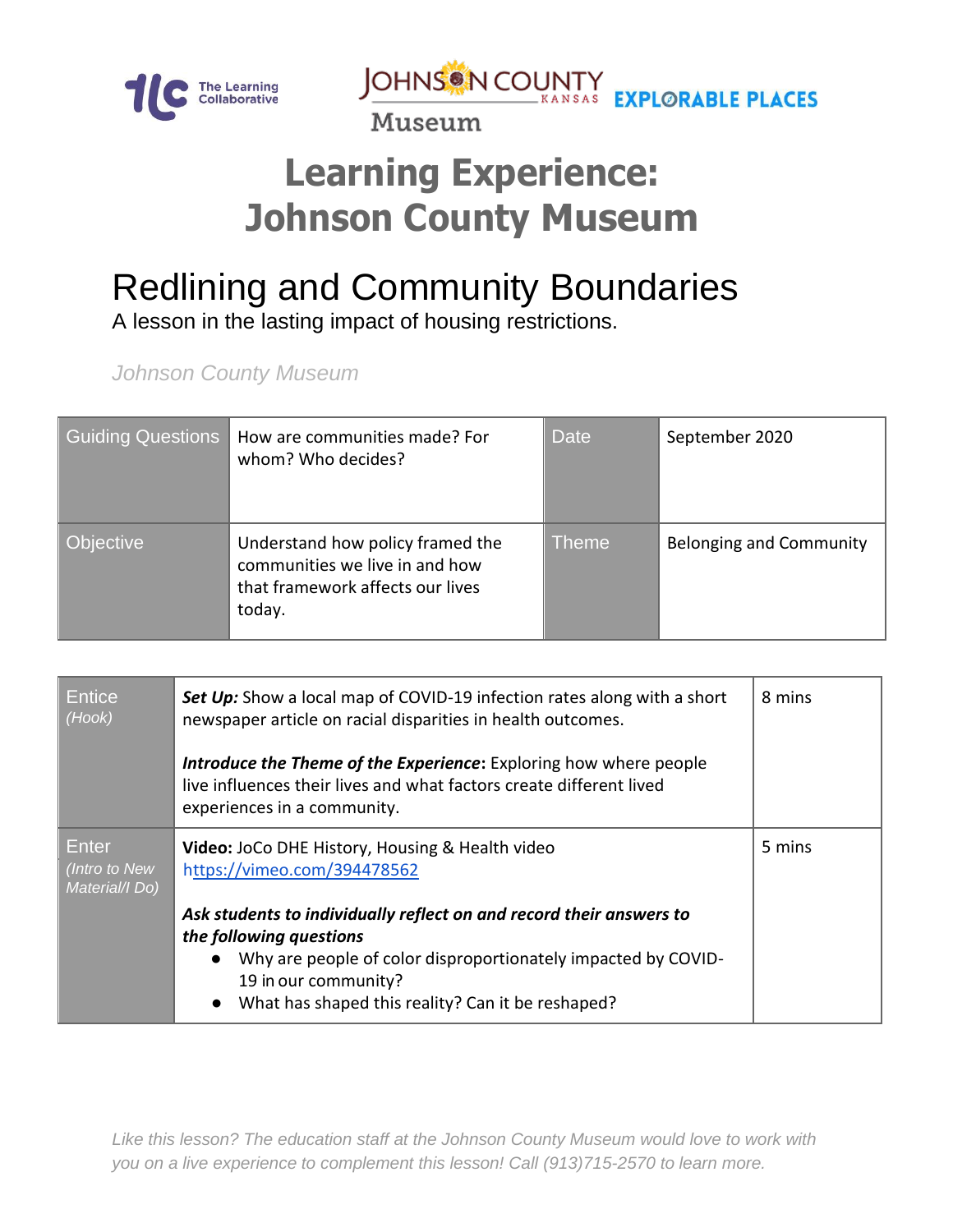

JOHNS N COUNTY<br>MILLOCALLY EXPLORABLE PLACES

Museum

| Engage<br><b>Guided</b><br>Practice/We Do)      | Virtual Visit with Andrew, Curator of Interpretation<br>Discuss HOLC Map of Greater Kansas City<br>Real Estate Agent Story: Mission Suburb Story; Donald Sewing<br>JC Nichols Blog https://jocohistory.wordpress.com/2020/07/29/j-<br>$\bullet$<br>c-nichols-johnson-county/<br>This experience will open their eyes to the intentional process of<br>community building, by guiding them through the reality of redlining and<br>the power structures and political interests that created community                                                 | 35 mins |
|-------------------------------------------------|-------------------------------------------------------------------------------------------------------------------------------------------------------------------------------------------------------------------------------------------------------------------------------------------------------------------------------------------------------------------------------------------------------------------------------------------------------------------------------------------------------------------------------------------------------|---------|
|                                                 | boundaries in Kansas City.<br>Debrief: (Select 2)<br>What is your first reaction this experience?<br>What did you already know and what was new information?<br>• What surprised you? What didn't surprise you?<br>What clarifying questions do you have?<br>Did this change or challenge any of your beliefs?                                                                                                                                                                                                                                        |         |
| <b>NEXT LESSON</b>                              |                                                                                                                                                                                                                                                                                                                                                                                                                                                                                                                                                       |         |
| <b>Exit</b><br>(Independent<br>Practice/You Do) | Revisit Debrief, cover any other responses and questions<br><b>Build Empathy</b><br>Have kids work in groups to fill out a worksheet on the following<br>prompts.<br>What is influenced by the neighborhood you live in? (access to<br>grocery stores, education, transportation)<br>What challenges can come from lack of access to resources?<br>What are the potential outcomes when a community lacks access<br>to resources?                                                                                                                     | 10 mins |
| Extend                                          | THE POWER OF ADVOCACY: HOW CHANGE HAPPENED<br>Who made change happen? How did they affect<br>change, did they work within the structures in place<br>or challenge them?<br><b>WHAT IS THIS LIKE TODAY AND WHAT CAN YOUR ROLE BE (Homework)</b><br>Ask your students:<br>Find a historic change maker and report out to class.<br>https://www.facebook.com/hashtag/jocochangemaker<br>What changed as a result of their efforts?<br>How did they create change?<br>$\bullet$<br>What is the role of individuals and organizations in<br>future change? | 30 mins |

*Like this lesson? The education staff at the Johnson County Museum would love to work with you on a live experience to complement this lesson! Call (913)715-2570 to learn more.*